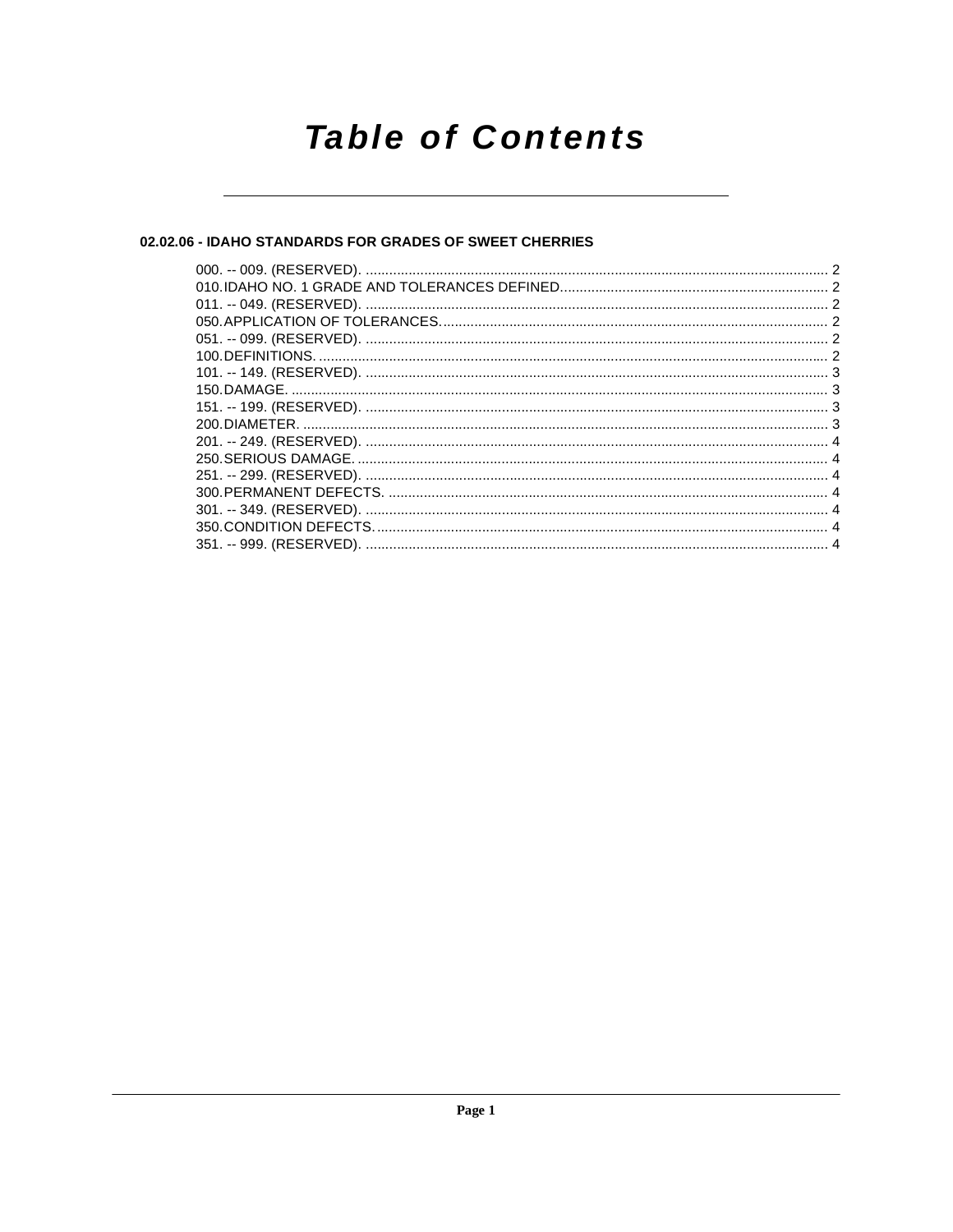# **IDAPA 02 TITLE 02 Chapter 06**

# **02.02.06 - IDAHO STANDARDS FOR GRADES OF SWEET CHERRIES**

#### <span id="page-1-1"></span><span id="page-1-0"></span>**000. -- 009. (RESERVED).**

#### <span id="page-1-9"></span><span id="page-1-2"></span>**010. IDAHO NO. 1 GRADE AND TOLERANCES DEFINED.**

<span id="page-1-10"></span>**01. Idaho No. 1**. Idaho No. 1 shall consist of sweet cherries which meet the following requirements: Similar varietal characteristics; mature; fairly well colored; well formed and clean; free from decay, insect larvae or holes caused by them, soft overripe or shriveled, underdeveloped doubles and sunscald; and free from damage by any other cause. (7-1-93)

<span id="page-1-13"></span>**02. Size**. Unless otherwise specified, the minimum diameter of each cherry shall be not less than threefourths (3/4) inch. The maximum diameter of the cherries in any lot may be specified in accordance with the facts.

(7-1-93)

<span id="page-1-14"></span>**03. Tolerances**. In order to allow for variations incident to proper grading and handling, the following ss, by count, are provided as specified: (7-1-93) tolerances, by count, are provided as specified:

For Defects at Shipping Point: Idaho No. 1. Eight percent (8%) for cherries which fail to meet the requirements for this grade: PROVIDED, That included in this amount not more than four percent (4%) shall be allowed for defects causing serious damage, including in this latter amount not more than one-half of one percent (.50%) for cherries which are affected by decay. NOTE: Shipping point, as used in these standards, means the point of origin of the shipment in the producing area or at port of loading for ship stores or overseas shipment, or, in the case of shipments from outside the continental United States, the port of entry into the United States. (7-1-93)

b. For Defects Enroute or at Destination: Idaho No. 1. Twenty-four percent (24%) for cherries in any lot which fail to meet the requirements for this grade: PROVIDED, that included in this amount not more than the following percentages shall be allowed for defects listed: (7-1-93)

i. Eight percent (8%) for cherries which fail to meet the requirements for this grade because of permanent defects; or (7-1-93)

ii. Six percent (6%) for cherries which are seriously damaged, including therein not more than four percent (4%) for cherries which are seriously damaged by permanent defects and not more than two percent (2%) for cherries which are affected by decay. (7-1-93) cherries which are affected by decay.

c. For Off-Size. Five percent (5%) for cherries which fail to meet the specified minimum diameter and ten percent (10%) for cherries that fail to meet any specified maximum diameter. (7-1-93)

# <span id="page-1-3"></span>**011. -- 049. (RESERVED).**

#### <span id="page-1-7"></span><span id="page-1-4"></span>**050. APPLICATION OF TOLERANCES.**

Individual samples shall have not more than double the tolerances specified, except that at least two (2) defective and two (2) off-size specimens may be permitted in any sample: PROVIDED, that the averages for the entire lot are within the tolerances specified for the grade. (7-1-93) the tolerances specified for the grade.

#### <span id="page-1-5"></span>**051. -- 099. (RESERVED).**

## <span id="page-1-8"></span><span id="page-1-6"></span>**100. DEFINITIONS.**

**01. Similar Varietal Characteristics**. "Similar varietal characteristics" means that the cherries in any container are similar in color and shape. (7-1-93)

<span id="page-1-12"></span><span id="page-1-11"></span>**02. Mature**. "Mature" means that the cherries have reached the stage of growth which will insure the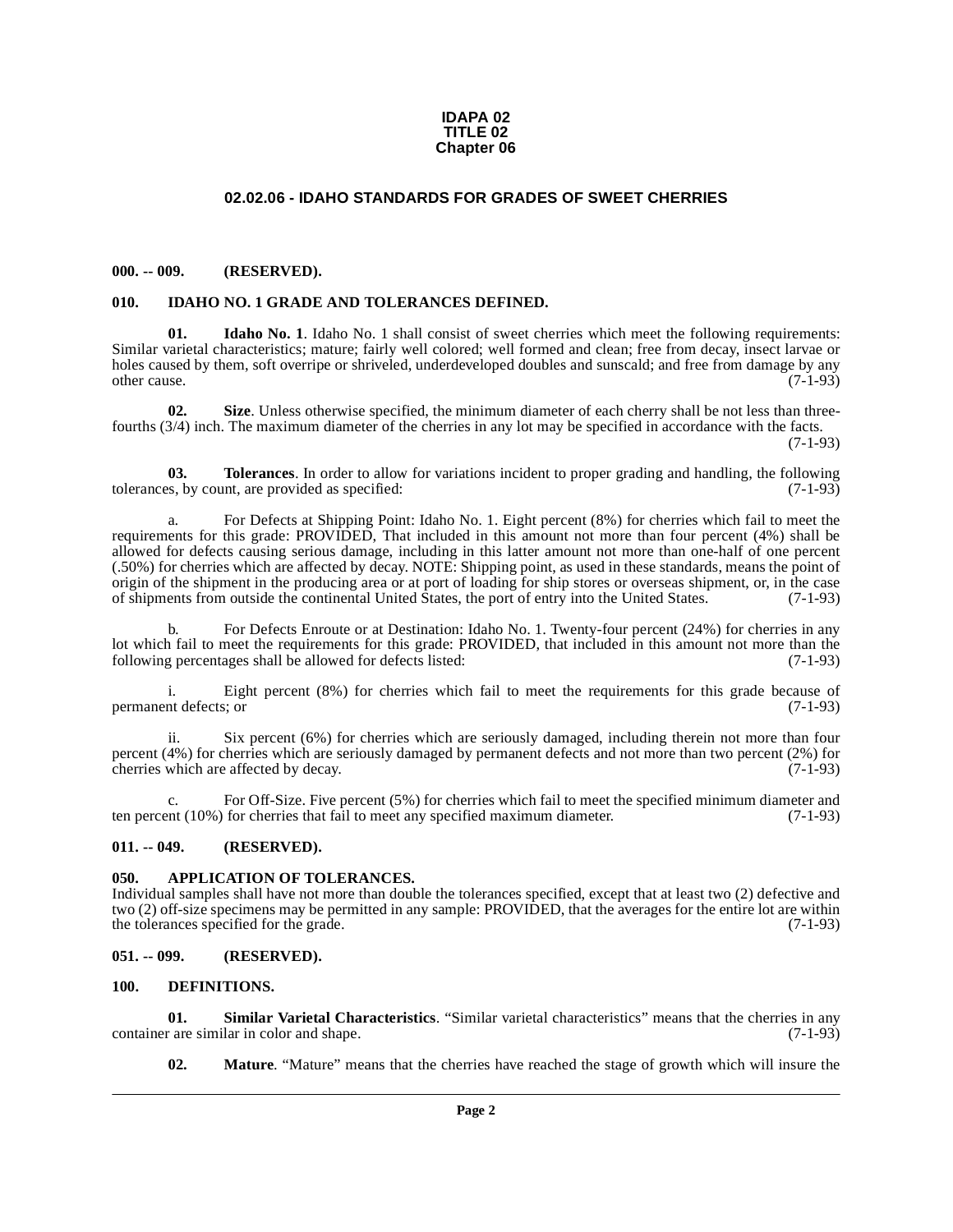proper completion of the ripening process. (7-1-93)

<span id="page-2-9"></span>**03. Fairly Well Colored**. "Fairly well colored" means that at least ninety-five (95%) percent of the surface of the cherry shows characteristic color for mature cherries of the variety. (7-1-93)

<span id="page-2-18"></span>**04. Well Formed**. "Well formed" means that the cherry has the normal shape characteristic of the variety, except that mature well developed doubles shall be considered well formed when each of the halves is approximately evenly formed. (7-1-93)

<span id="page-2-4"></span>**05.** Clean. "Clean" means that the cherries are practically free from dirt, dust, spray residue, or other foreign material. (7-1-93)

# <span id="page-2-0"></span>**101. -- 149. (RESERVED).**

# <span id="page-2-7"></span><span id="page-2-1"></span>**150. DAMAGE.**

"Damage" means any specific defect described in this section; or any equally objectionable variation of any one (1) of these defects, any other defect, or any defects, which materially detracts from the appearance, or the edible or marketing quality of the fruit. The following specific defects shall be considered as damage: (7-1-93) marketing quality of the fruit. The following specific defects shall be considered as damage:

<span id="page-2-6"></span>**01. Cracks Within The Stem Cavity**. Cracks within the stem cavity when deep or not well healed, or when the appearance is affected to a greater extent than that of a cherry which has a superficial well healed crack one-<br>sixteenth  $(1/16)$  inch in width extending one-half  $(1/2)$  the greatest circumference of the stem c sixteenth  $(1/16)$  inch in width extending one-half  $(1/2)$  the greatest circumference of the stem cavity.

<span id="page-2-5"></span>**02. Cracks Outside Stem Cavity**. Cracks outside of the stem cavity when deep or not well healed, or when the crack has weakened the cherry to the extent that it is likely to split or break in the process of proper grading, packing and handling, or when materially affecting the appearance. (7-1-93) packing and handling, or when materially affecting the appearance.

<span id="page-2-10"></span>**03. Hail Injury**. Hail injury when deep or not well healed, or when the aggregate area exceeds the area of a circle three-sixteenths  $(3/16)$  inch in diameter. (7-1-93)

<span id="page-2-11"></span>**04. Insects**. Insects when scale or more than one scale mark is present, or when the appearance is materially affected by any insect. (7-1-93)

**05.** Limb Rubs. Limb rubs when affecting the appearance of the cherry to a greater extent than the of scarring permitted. (7-1-93) amount of scarring permitted.

<span id="page-2-15"></span><span id="page-2-14"></span><span id="page-2-13"></span><span id="page-2-12"></span>**06. Pulled Stems**. Pulled stems when the skin or flesh is torn, or when the cherry is leaking. (7-1-93)

**07. Russeting**. Russeting when affecting the appearance of the cherry to a greater extent than the of scarring permitted. (7-1-93) amount of scarring permitted.

**08. Scars**. Scars when excessively deep or rough or dark colored and the aggregate area exceeds the area of a circle three-sixteenths  $(3/16)$  inch in diameter, or when smooth or fairly smooth, light colored and superficial and the aggregate area exceeds the area of a circle one-fourth  $(1/4)$  inch in diameter.  $(7-1-93$ and the aggregate area exceeds the area of a circle one-fourth  $(1/4)$  inch in diameter.

<span id="page-2-16"></span>**09. Skin Breaks**. Skin breaks when not well healed or when the appearance of the cherry is materially  $\text{affected.}$  (7-1-93)

<span id="page-2-17"></span>**10. Sutures**. Sutures when excessively deep or when effecting the shape of the cherry to the extent that *(*7-1-93) it is not well formed.

# <span id="page-2-2"></span>**151. -- 199. (RESERVED).**

# <span id="page-2-8"></span><span id="page-2-3"></span>**200. DIAMETER.**

"Diameter" means the greatest dimension measured at right angles to a line from the stem to the blossom end of the cherry.  $(7-1-93)$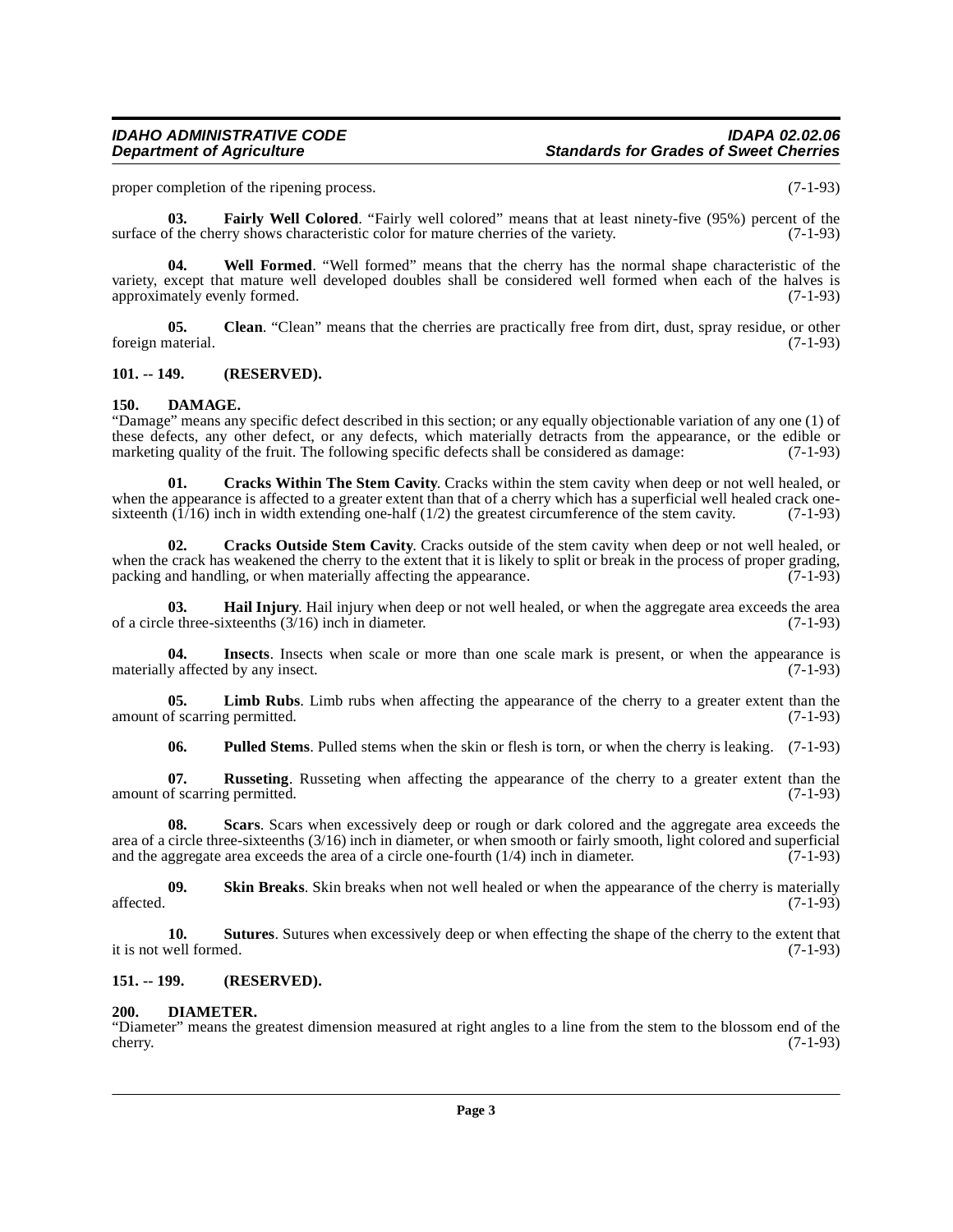(7-1-93)

# <span id="page-3-0"></span>**201. -- 249. (RESERVED).**

# <span id="page-3-13"></span><span id="page-3-1"></span>**250. SERIOUS DAMAGE.**

"Serious damage" means any specific defect described in this section; or an equally objectionable variation of any one of these defects, any other defect, or any combination of defects which seriously detracts from the appearance or the edible or marketing quality of the fruit. The following specific defects shall be considered as serious damage:  $(7-1-93)$ 

<span id="page-3-14"></span><span id="page-3-10"></span><span id="page-3-9"></span><span id="page-3-8"></span>

| 01. | Decay.                                                                                                  | $(7-1-93)$ |
|-----|---------------------------------------------------------------------------------------------------------|------------|
| 02. | <b>Insect Larvae.</b> Insect larvae or holes caused by them.                                            | $(7-1-93)$ |
| 03. | <b>Skin Breaks.</b> Skin breaks which are not well healed.                                              | $(7-1-93)$ |
| 04. | <b>Cracks.</b> Cracks which are not well healed.                                                        | $(7-1-93)$ |
| 05. | <b>Pulled Stems.</b> Pulled stems with skin or flesh of cherry torn or which causes the cherry to leak. |            |

# <span id="page-3-12"></span><span id="page-3-2"></span>**251. -- 299. (RESERVED).**

# <span id="page-3-11"></span><span id="page-3-3"></span>**300. PERMANENT DEFECTS.**

"Permanent defects" means defects which are not subject to change during shipping or storage; including, but not limited to, factors of shape, scarring, skin breaks, injury caused by hail or insects, and mechanical injury which is so located as to indicate that it occurred prior to shipment. (7-1-93)

# <span id="page-3-4"></span>**301. -- 349. (RESERVED).**

# <span id="page-3-7"></span><span id="page-3-5"></span>**350. CONDITION DEFECTS.**

"Condition defects" means defects which may develop or change during shipment or storage; including but not limited to decayed or soft cherries and such factors as pitting, shriveling, sunken areas, brown discoloration and bruising which is so located as to indicate that it occurred after packing. (7-1-93)

# <span id="page-3-6"></span>**351. -- 999. (RESERVED).**